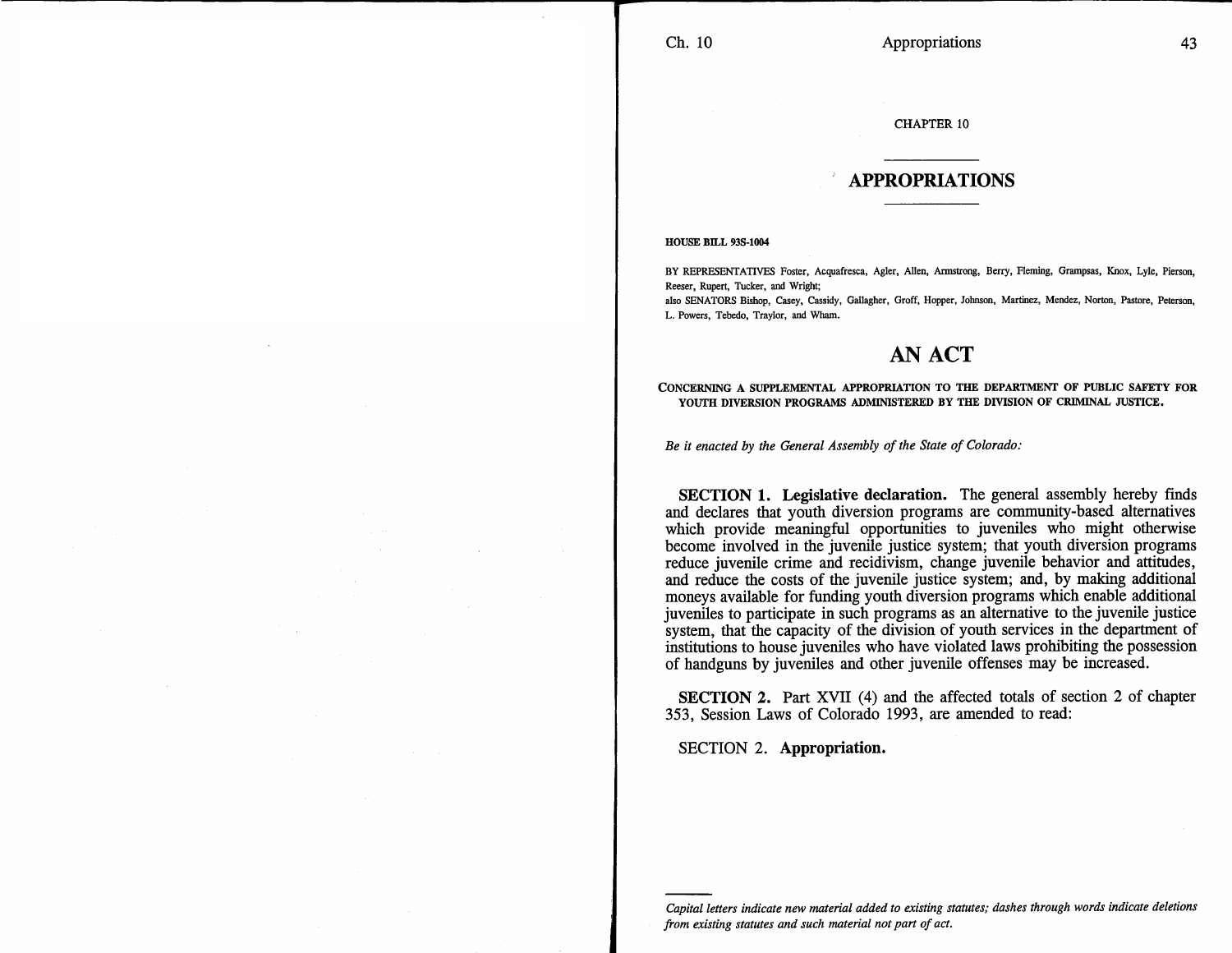Ch. 10 Appropriation 44

|                 |  |              | <b>APPROPRIATION FROM</b> |  |                |   |              |  |               |              |  |  |  |  |
|-----------------|--|--------------|---------------------------|--|----------------|---|--------------|--|---------------|--------------|--|--|--|--|
| ITEM &          |  | <b>TOTAL</b> | <b>GENERAL</b>            |  | <b>GENERAL</b> |   | CASH         |  | <b>CASH</b>   | FEDERAL      |  |  |  |  |
| <b>SUBTOTAL</b> |  |              | <b>FUND</b>               |  | <b>FUND</b>    |   | <b>FUNDS</b> |  | <b>FUNDS</b>  | <b>FUNDS</b> |  |  |  |  |
|                 |  |              |                           |  | <b>EXEMPT</b>  | ¢ |              |  | <b>EXEMPT</b> |              |  |  |  |  |

**PART XVII DEPARTMENT OF PUBLIC SAFETY** 

| (4) CRIMINAL JUSTICE |
|----------------------|
|----------------------|

| <b>Personal Services</b>  | 168,409 | 168,409     |             |
|---------------------------|---------|-------------|-------------|
|                           |         | $(3.6$ FTE) |             |
| <b>Operating Expenses</b> | 8,937   | 8,937       |             |
| <b>Travel Expenses</b>    | 377     | 377         |             |
| Juvenile Justice          |         |             |             |
| Administration            | 92,884  | 46,442      | 46,442      |
|                           |         | $(1.5$ FTE) | $(1.0$ FTE) |
| Juvenile Justice          |         |             |             |
| Administration            |         |             |             |
| <b>Travel Expenses</b>    | 3,612   | 1,806       | 1,806       |
| Juvenile Justice          |         |             |             |
| Disbursements             | 909,074 | $\sim$      | 909,074     |
| <b>Youth-Diversion</b>    | 953,720 | 953,720     |             |
| Programs                  |         |             |             |
|                           |         | $(1.0$ FTE) |             |

| YOUTH DIVERSION             |           |             |                       |        |           |
|-----------------------------|-----------|-------------|-----------------------|--------|-----------|
| PROGRAMS -                  |           |             |                       |        |           |
| RESTITUTION                 | 1,000,000 | 1,000,000   |                       |        |           |
| YOUTH DIVERSION             |           |             |                       |        |           |
| PROGRAMS -                  |           |             |                       |        |           |
| VICTIM/OFFENDER             | 200,000   | 200,000     |                       |        |           |
| <b>MEDIATION</b>            |           |             |                       |        |           |
| YOUTH DIVERSION             |           |             |                       |        |           |
| PROGRAMS -                  |           |             |                       |        |           |
| ALL OTHER                   | 953,720   | 953,720     |                       |        |           |
|                             |           | $(1.0$ FTE) |                       |        |           |
| <b>Youth Diversion</b>      |           |             |                       |        |           |
| Program                     |           |             |                       |        |           |
| <b>Travel Expenses</b>      | 1,172     | 1,172       |                       |        |           |
| <b>Victims and Criminal</b> |           |             |                       |        |           |
| Justice Assistance          |           |             |                       |        |           |
| Programs                    | 207,005   |             | 207,005 <sup>a</sup>  |        |           |
| Administration              |           |             |                       |        |           |
|                             |           |             | (4.5 FTE)             |        |           |
| <b>Victims and Criminal</b> |           |             |                       |        |           |
| Justice Assistance          |           |             |                       |        |           |
| Programs                    |           |             |                       |        |           |
| <b>Administration</b>       |           |             |                       | $\sim$ |           |
| <b>Travel Expenses</b>      | 15,172    |             | $15,172$ <sup>a</sup> |        |           |
| <b>Federal Victims</b>      |           |             |                       |        |           |
| Assistance and              |           |             |                       |        |           |
| <b>Compensation Grants</b>  | 2,600,000 |             |                       | ŧ      | 2,600,000 |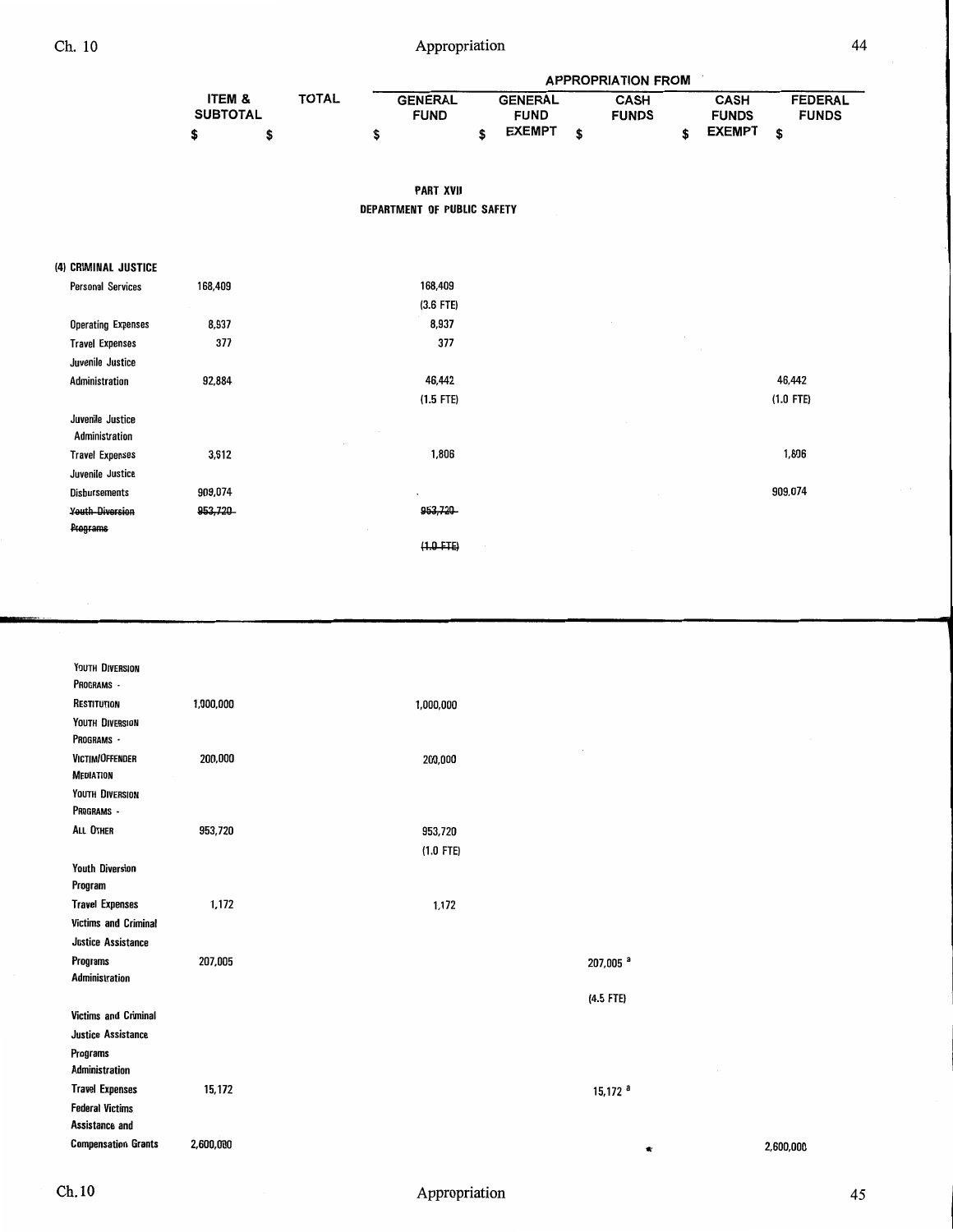|                                     |                                      |              | <b>APPROPRIATION FROM</b>     |    |                               |                             |    |                             |                                |  |
|-------------------------------------|--------------------------------------|--------------|-------------------------------|----|-------------------------------|-----------------------------|----|-----------------------------|--------------------------------|--|
|                                     | <b>ITEM &amp;</b><br><b>SUBTOTAL</b> | <b>TOTAL</b> | <b>GENERAL</b><br><b>FUND</b> |    | <b>GENERAL</b><br><b>FUND</b> | <b>CASH</b><br><b>FUNDS</b> |    | <b>CASH</b><br><b>FUNDS</b> | <b>FEDERAL</b><br><b>FUNDS</b> |  |
|                                     | \$                                   | \$           | \$                            | \$ | <b>EXEMPT</b>                 | \$                          | \$ | <b>EXEMPT</b>               | \$                             |  |
| <b>State Victims Assistance</b>     |                                      |              |                               |    |                               |                             |    |                             |                                |  |
| and Law Enforcement                 |                                      |              |                               |    |                               |                             |    |                             |                                |  |
| Program                             | 350,000                              |              |                               |    |                               | 350,000 <sup>a</sup>        |    |                             |                                |  |
| <b>Drug Prevention Program</b>      |                                      |              |                               |    |                               |                             |    |                             |                                |  |
| Administration                      | 139,717                              |              | 34,929                        |    |                               |                             |    |                             | 104,788                        |  |
|                                     |                                      |              |                               |    |                               |                             |    |                             | $(3.0$ FTE)                    |  |
| <b>Drug Prevention Program</b>      |                                      |              |                               |    |                               |                             |    |                             |                                |  |
| Administration                      |                                      |              |                               |    |                               |                             |    |                             |                                |  |
| <b>Travel Expenses</b>              | 3,412                                |              | 853                           |    |                               |                             |    |                             | 2,559                          |  |
| <b>Drug Prevention</b><br>Program   |                                      |              |                               |    |                               |                             |    |                             |                                |  |
| <b>Narcotics Grant</b>              |                                      |              |                               |    |                               |                             |    |                             |                                |  |
| <b>Disbursements</b>                | 4,600,000                            |              |                               |    |                               |                             |    |                             | 4,600,000                      |  |
| Community<br><b>Corrections</b>     |                                      |              |                               |    |                               |                             |    |                             |                                |  |
| <b>Program Contract</b>             |                                      |              |                               |    |                               |                             |    |                             |                                |  |
| <b>Administration</b><br>7a, 86, 87 | 212,339                              |              | 212,339                       |    |                               |                             |    |                             |                                |  |
|                                     |                                      |              | $(6.0$ FTE)                   |    |                               |                             |    |                             |                                |  |
| <b>Community Corrections</b>        |                                      |              |                               |    |                               |                             |    |                             |                                |  |
| <b>Travel Expenses</b>              | 1,112                                |              | 1,112                         |    |                               |                             |    |                             |                                |  |

| <b>Transition Programs including</b>    |            |            |  |
|-----------------------------------------|------------|------------|--|
| standard residential services           |            |            |  |
| at an average rate of \$30.33 per       |            |            |  |
| day per offender, specialized substance |            |            |  |
| abuse treatment at an average rate of   |            |            |  |
| \$44.48 per day per offender, and other |            |            |  |
| special services at an average rate of  |            |            |  |
| \$8.60 per day per<br>offender          | 11,220,103 | 11,220,103 |  |
| Diversion Programs including            |            |            |  |
| standard residential services at        |            |            |  |
| an average rate of \$30.33 per day      |            |            |  |
| per offender, and standard              |            |            |  |
| nonresidential services                 |            |            |  |
| at an average rate of \$5.12 per        |            |            |  |
| day per offender                        | 9,631,821  | 9,631,821  |  |
| Loans - New Community                   |            |            |  |
| <b>Corrections Facilities</b>           | 120,000    | 120,000    |  |
| <b>Specialized Services</b>             | 136,075    | 136.075    |  |
| Day Reporting Center                    |            |            |  |
| services at an average rate             |            |            |  |
| of \$223.26 per month                   |            |            |  |
| per offender                            | 428,656    | 428,656    |  |
| Monitored residential                   |            |            |  |
| program, 3/4-house, at an               |            |            |  |
| average rate of \$13.76                 |            |            |  |